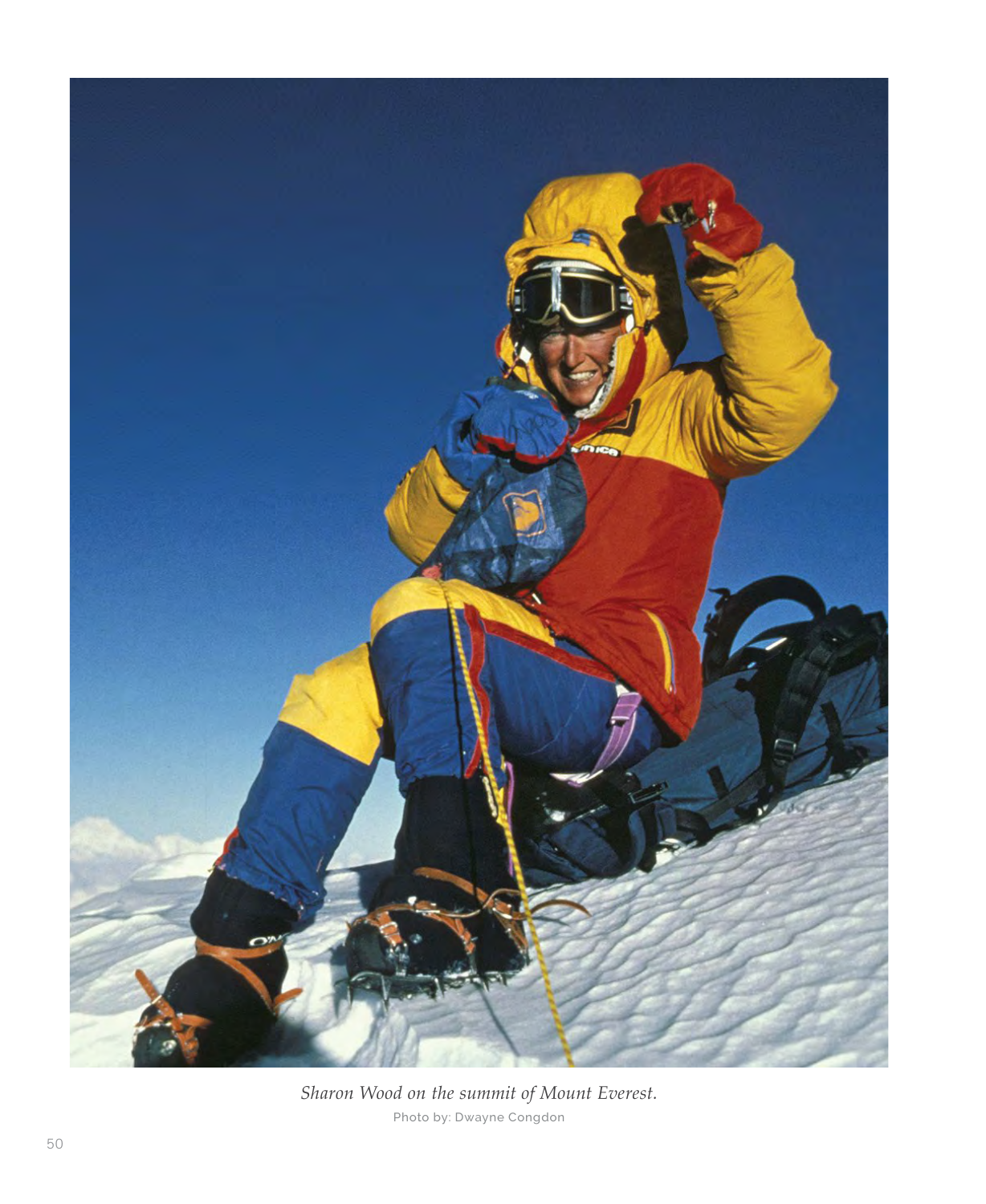Believe and Begin

MT. EVEREST HAS FOLLOWED SHARON WOOD WHEREVER SHE GOES SINCE HER HISTORIC ASCENT OF THE PEAK IN 1986. OVER THREE DECADES LATER, HER MEMOIR *RISING* NOT ONLY CHRONICLES THAT ACHIEVEMENT, BUT ALSO CULMINATES A WRITING PROCESS AS CHALLENGING AS THE CLIMB ITSELF.

#### *By Joanna Croston*

IM SITTING IN A SMALL café in Can-<br>more, Alberta, and people are starting to<br>trickle in. The vibe in the room is warm,<br>and as the venue fills, folks are smiling<br>and laughing. It's a small-town, comforting kind more, Alberta, and people are starting to trickle in. The vibe in the room is warm, and as the venue fills, folks are smiling of energy where everyone knows each other, and people certainly know the main attraction. We've gathered to see Sharon Wood, the first North American woman to summit Mt. Everest, and celebrate the launch of her new book. *Rising* has been a 30-year labour of love – or perhaps more correctly, a 30-year itch that was never quite scratched. And now, here it finally is, written, bound and published.

Several team members from the 1986 Everest Light expedition have reunited for the event. Barry Blanchard, Laurie Skreslet and Kevin Doyle are right up front. A few couches have been pulled forward to the makeshift stage where Wood will stand to read, and this is where they sit, ready to heckle. Others, like Albi Sole, Jim Elzinga, James Blench and Jane Fearing, are on the perimeter or in the shadows waiting for the reading to begin.

As the show begins, Wood describes how she thought and hoped that some day her achievement on Everest might "go away" and how, eventually, she might be free of it. Since 1986 she's made a living giving inspirational speeches about her Everest climb, but she explains how she's never quite been comfortable with it. She admits that she never expected it to take up so much of her identity, yet here she is still talking about Everest. Deciding to write a book about it now, decades later, seems an odd way to be rid of something.

"Everest has opened doors for me and expanded my world. But at times, Everest has felt like an overbearing friend," she reads from the pages of *Rising*. "It has often preceded me, elbowed its way into rooms, sashayed across floors, cut swaths through conversations and embarrassed me."

"Outside of my work as an inspirational speaker, I have been quiet about this particular mountain," she continues. "Some friends have accused me of being coy when I do not let Everest speak for me, but this is how it is: complicated."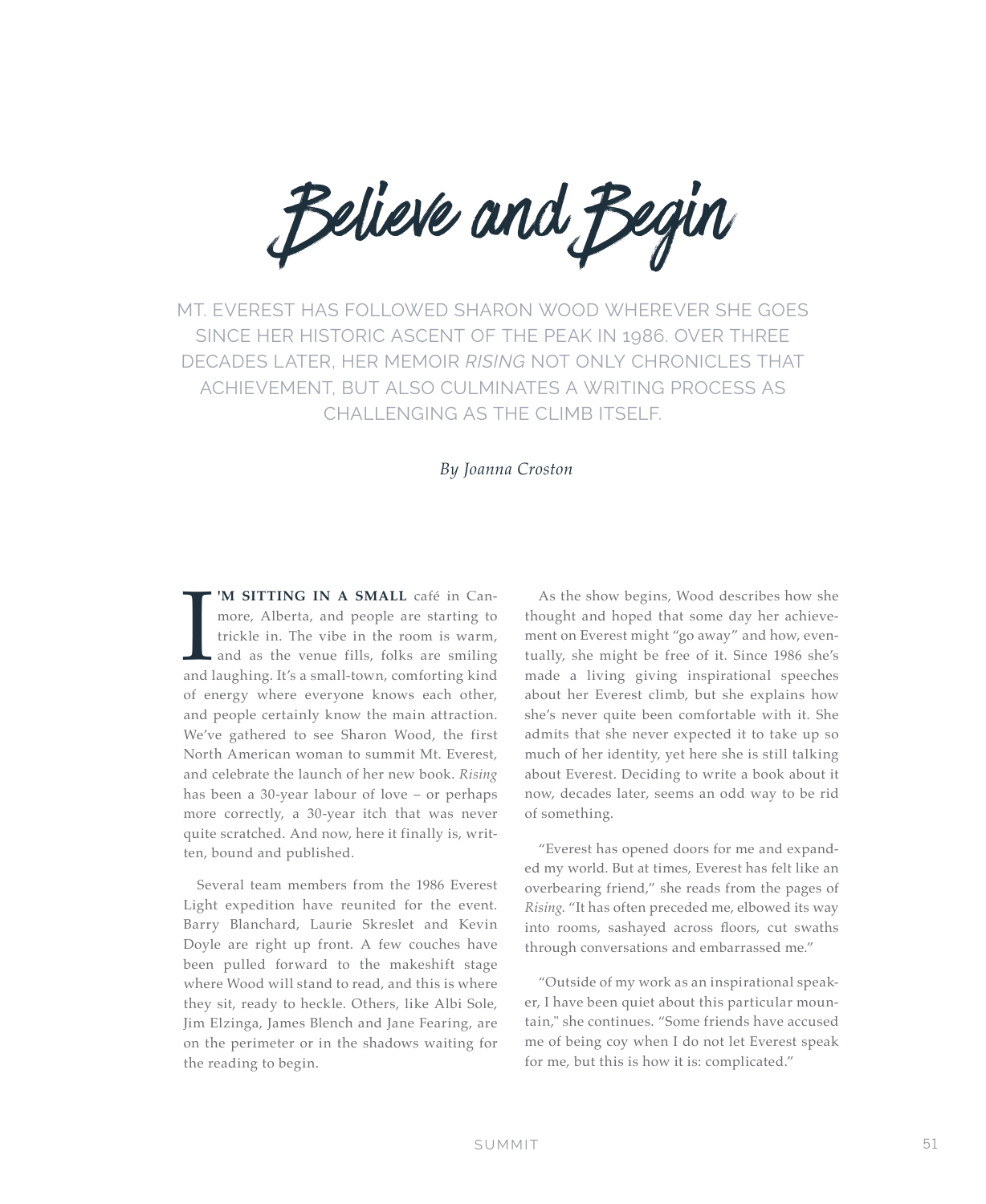

(TOP) The day after the summit, Laurie Skreslet helps Wood and Congdon recharge on their descent at 7,600 metres. Photo: Dan Griffith

(MIDDLE) Kevin Doyle near 7,100 metres on Mount Everest. Photo: Jim Elzinga

(BOTTOM) The Canadian Everest Light Team: Standing, left to right: Laurie Skreslet and Kevin Doyle. Back row, left to right: Barry Blanchard, Dan Griffith, Dwayne Congdon, James Blench and Dave McNab. Front row, left to right: Jim Elzinga, Sharon Wood, Chris Shank, Albi Sole and Dr. Bob Lee. Additional member Jane Fearing is missing from the photo. Photo courtesy of the Continental Bank **SO, DID WRITING A BOOK** about Everest finally enable Wood to put the mountain behind her? That's what she told me she hoped it might do. But she also admits that her plan backfired and that she resigned herself to the fact that it wasn't going away. It was best to embrace both the mountain and her personal experience with it by writing down her story.

"I wrote this book to explore the underside of adventure and my motives, what I sought, what I feared and what fulfilled," she explained. "Although I have to admit I was pretty unconscious through most of the writing process, I responded to a blind trust that I was writing into those questions. The hardest part of writing is when I lose that faith, stop believing in the purpose for writing for any amount of time. I know this might sound strange, but I was so engaged in the writing process that I had not considered the outcome."

Much like her writing, Wood's climbing career had a slow, steady and determined approach. Her first climbs were in her teens; she made an ascent of Mount Unwin in Jasper – her first glaciated peak – at the age of 16. Two years later she climbed the Kain Face to the summit of Mount Robson. When I asked her which peak set her on her path, she confided that it was an accumulation of all her early climbs that made her decide on a life devoted to climbing. "Most every new climb was a bigger deal than the last, and each one reinforced the notion of it being the life for me and feeling more and more like home," she said.

Along with these early mountaineering ascents, she also signed up for an Outward Bound course, which Wood says she needed to control her delinquency when she was young. But as fate would have it, that was where she first met Laurie Skreslet, the first Canadian to summit Everest. Skreslet became her mentor and eventually a co-team member on the Everest Light expedition in 1986.

In 1977, Wood participated in a women's expedition to Mt. Logan. While she got along with all the women on the team, she felt more comfortable with men on big climbing trips, who she felt offered more candour. In *Rising* she writes, "I'd rather be with these men than a gaggle of women who dance around to bolster or avoid hurting one another's feelings. Terrible thing to say, I know, but I feel even more like a stranger then. Men just come straight out and say what they want to say. At least you know where you stand with these guys."

Among her most memorable climbs was an ascent of the Cassin Ridge on Denali where she and her climbing partner were stranded in a terrible threeday storm high on the mountain. They eventually summited and when they descended to the nearest camp at 14,000 feet, climbers there were amazed to discover that they were still alive, as most of the upper camps had been blown away. Wood made astounding solo missions in Peru as well. These were difficult, self-affirming climbs on the West Face of Tocllaraju and the North Face of Ranrapalca. It was after these climbs, and a first ascent on the Northeast Face of Huascaran Sur, that she finally told herself she was ready to climb Everest.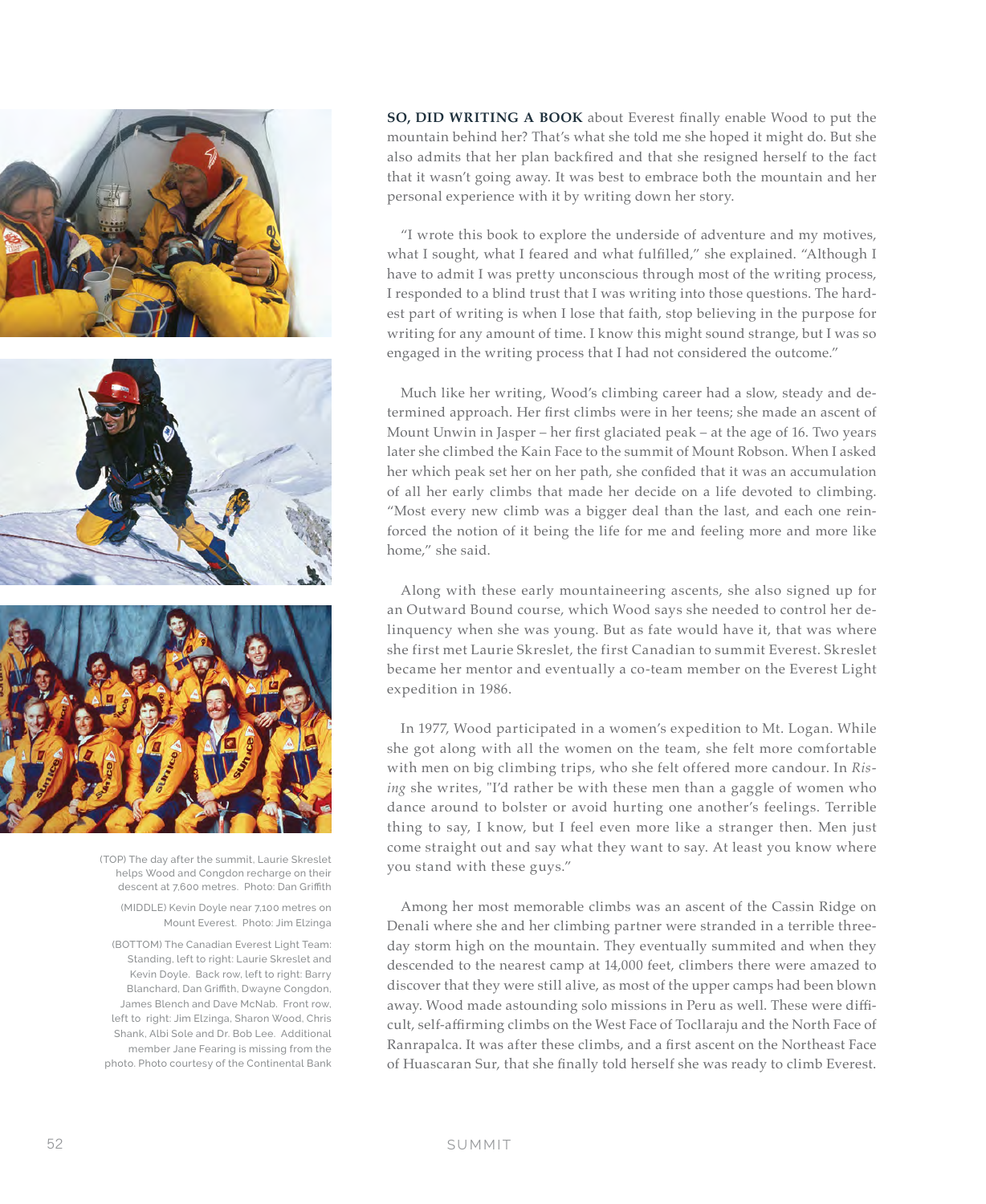# "I AM NOT SURE ANYONE COULD HAVE PREPARED HER FOR THE HUNGER OF THE PRESS. SHARON WAS UNDER SIEGE. SHE DESERVED THE ACCOLADES BUT I ALSO KNOW THAT SHE WAS CRAVING A BIT OF PERSONAL SPACE, TIME TO THINK, TIME TO CONTEMPLATE HER OWN PATH."

### -COLLEEN CAMPBELL

**BACK AT THE CAFÉ,** just before Wood begins her reading, 1986 Everest Light team member James Blench tells me the story of the night he moved to Canmore from the United States. He recalls a late-night pickup by fellow expedition member and friend, Dwayne Congdon (later Wood's summit partner on Everest), and how he was shuttled over to the notoriously rundown Canmore Hotel, where drunken shenanigans were already afoot. Wood had been cheating at pool, and her opponent was demanding an explanation, when James and Dwayne arrived. Upon seeing them, Wood pointed to James and shouted, "Talk to that guy over there! He's my boyfriend!" James chuckles at the memory: he wasn't actually her boyfriend, of course, and all he could think of at the time was "Welcome to Canada."

Wood told me later that she has a different recollection of the story. But then she finally fessed up, "But I wouldn't put it past me. I was pretty feisty back then."

Her feistiness would serve her well in the years to come, helping her to cope with the unforeseen consequences of success. Her ascent of Everest,

from the climbing community's standpoint, was an outstanding achievement – a new route on the north side of the mountain without Sherpa support. It did not follow the modern trend of commercial mountaineering tourism, where there is very little creative climbing involved, where people pay huge amounts of money to jug up fixed ropes and wait in line for a two-minute selfie on the summit. The budget for Wood's expedition was one-tenth of that provided to the highly publicized 1982 Canadian Mount Everest Expedition. The 1986 expedition was relatively lean and the climbers were all well experienced and handpicked for their talent and ability to work as team members. But as soon as she summited, Wood's world changed. Everyone wanted a piece of her fame and she wasn't used to all the attention.

Her longtime friend Colleen Campbell recalled the days following the successful summit: "I am not sure anyone could have prepared her for the hunger of the press. Sharon was under siege. She deserved the accolades but I also know that she was craving a bit of personal space, time to think, time to contemplate her own path."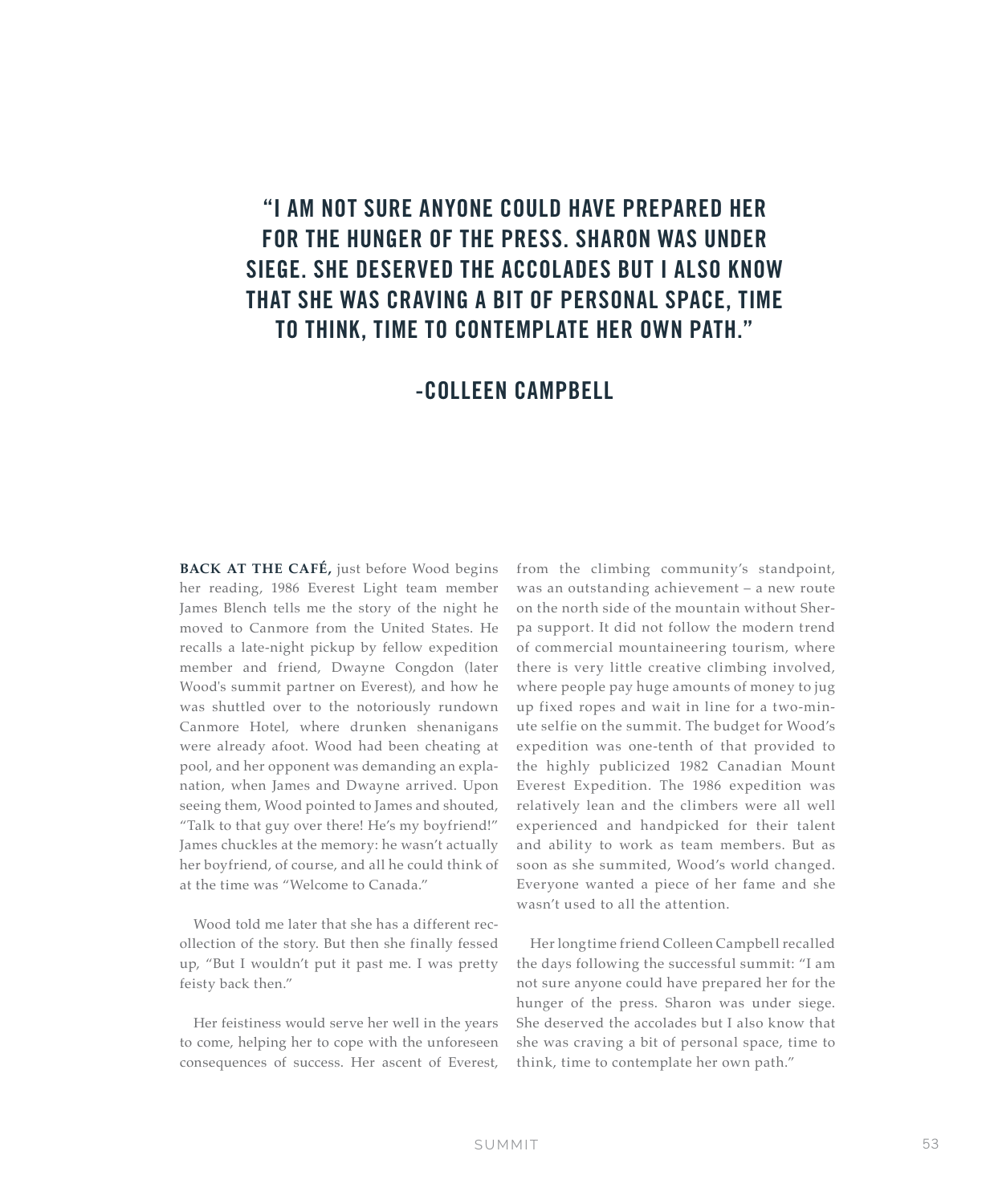## ...EARLY IN HER CLIMBING CAREER A FRIEND HAD OFFERED HER SOME ADVICE: "BELIEVE AND BEGIN." IT WAS EASY TO APPLY THIS PHILOSOPHY TO HER WRITING, SO LIKE A SLOW AND STEADY UPHILL CLIMB, SHE STUCK WITH IT.

**IN SOME WAYS,** the writing of *Rising* parallels Wood's climbing journey to Everest. She admits that initially she wasn't a very good writer. It was a real risk to put herself out there in print for the world to see. At first she was intimidated and felt shut down and discouraged at every turn by editors and other writers around her. But early in her climbing career a friend had offered her some advice: "believe and begin." It was easy to apply this philosophy to her writing, so like a slow and steady uphill climb, she stuck with it. "Believe and begin" became her mantra and eventually she had an unpolished, but full, manuscript in her hands.

She enrolled in four different writing courses over several years and almost all her writing mentors told her that her manuscript was too rough and that she had to begin again. When she finally found someone to provide

good editorial support, someone who "got it" and knew what style of encouragement she needed, Wood was more hell-bent than ever on pulling it off.

"She's so incredibly tough – physically and mentally. Her athleticism translates to her writing discipline, and this made editing her pages such a rewarding experience," said Wood's editor Charlotte Gill, whom Wood aptly called "Coach." "There was no amount of feedback that was too much. When she goes at her practice, she's completely egoless."

In the end, *Rising* not only tells a great story, but also reveals untold truths of the mountaineering world. "What makes the book special," said Gill, "is its sense of continuous self-discovery, its willingness to embrace and explore human vulnerability." $\triangle$ 



### *RISING: BECOMING THE FIRST CANADIAN WOMAN TO SUMMIT EVEREST, A MEMOIR* **BY SHARON WOOD Published by Douglas & McIntyre, 2019**

"As she tells her story today, her perspective is steeped in six decades of life experience rich with adrenalin, change, reflection and humility. It is a tale that still feels poignantly relevant—a testament to the strength of the human spirit to overcome all obstacles, whether mountain peaks, social expectations

Learn more at douglas-mcintyre.com/book/rising.

or self-imposed barriers."